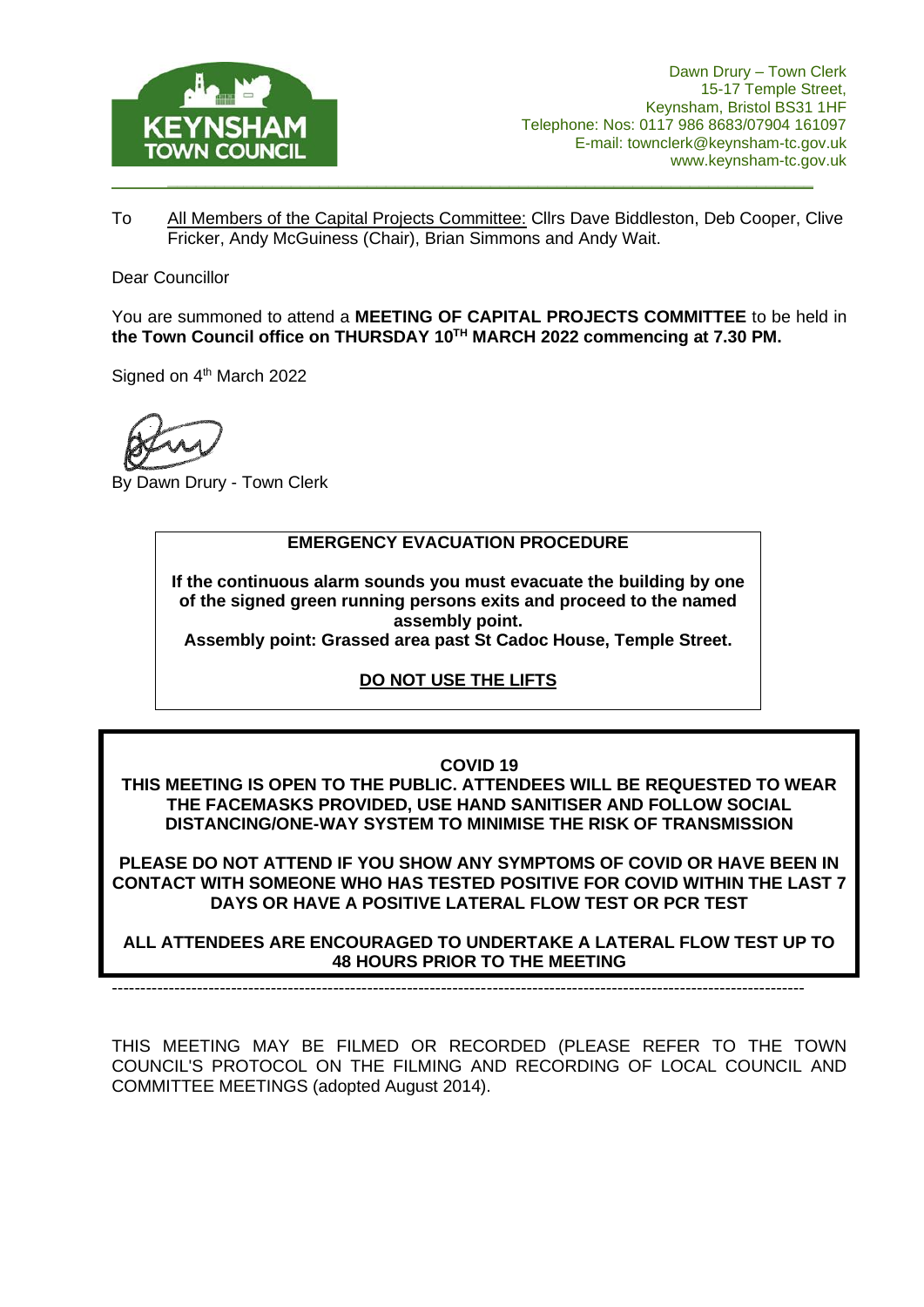# CAPITAL PROJECTS COMMITTEE AGENDA 10TH MARCH 2022

### 1. APOLOGIES FOR ABSENCE

RECOMMENDATION: To receive apologies for absence.

### 2. DECLARATIONS OF INTEREST

To receive any Declarations of Interest under Keynsham Town Council's Code of Conduct (adopted on  $16<sup>th</sup>$  April 2019) issued in accordance with the Localism Act 2011 and The Relevant Authorities (Disclosable Pecuniary Interests) Regulations 2012, SI No. 1464 and as per Standing Order 3(v).

### 3. DISPENSATIONS

In accordance with Standing Order 13, to consider any requests for dispensations (for disclosable pecuniary interests) prior to the item (s) being discussed, that Members may only become aware of during the meeting itself and to receive any disclosures of decisions as per item 7 of Keynsham Town Council's Dispensations Policy and Procedure Guide.

### 4. RECORD OF PREVIOUS MEETINGS

There are currently no previous minutes to sign.

### 5. PUBLIC PARTICIPATION

(a) In accordance with Standing Order 3(e), Members of the Public will have the opportunity to ask the Chairman any question concerning, or make observations upon, the business of the Council, at the start of the meeting, provided notice of the question along with the name and address of the member of public has been given to the Town Clerk at least four clear days before the meeting where possible, and in any case to the Chairman before the meeting. This also applies to all Committees of the Council.

#### RECOMMENDATION

That the Chairman respond to any questions/observations. If the matter is not already tabled on the Agenda, the Council may move a motion to refer the matter to be itemised on the agenda of a successive meeting, but it cannot make any decisions on any matters raised at this meeting unless considered under a further item on this particular Agenda.

# 6. CIL EXPENDITURE 2021 – 2022 (COMMUNITY APPLICATIONS ATTACHED)

#### *RECOMMENDED:*

*To consider the applications submitted from community members and decide if any of the projects be taken forward, and whether expenditure should be taken from the current financial year budget or the project(s) be carried forward to 2022/2023 financial year.*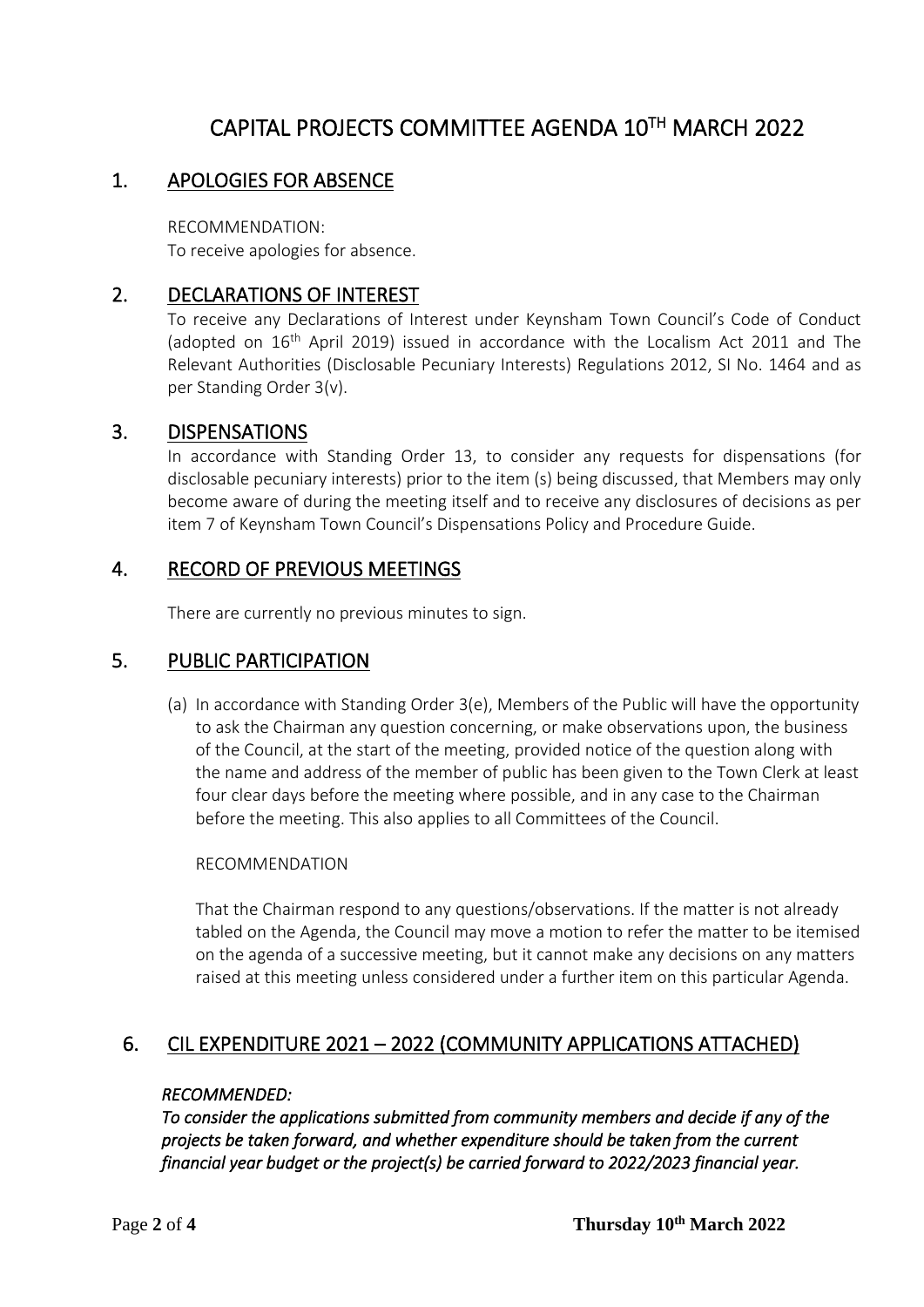*Suggested that Councillors may wish to meet with the applicants to discuss their projects ideas.* 

# 7. UPDATE ON SECTION 106 MATTERS (REPORT ATTACHED)

### *RECOMMENDED:*

- *(i) To receive and note the report.*
- *(ii) To make recommendations to Town Council in respect of any decisions regarding the report*.

# 8. COMMUNITY ASSET TRANSFERS, LEASES AND OUTRIGHT PURCHASES OF **ASSETS**

Information has been sought from B&NES Council in respect of the matter of Community Asset Transfers of The Paddock and Fox and Hounds Lane Conservation Area. The Town Clerk has been informed that B&NES Community Engagement Team have discussed the Town Council proposal at their most recent monthly meeting with Property Services. They feel that there is some merit in discussing the opportunities that are available, this may include disposal of the two areas of land to the Town Council.

Property Services are currently looking at the records to see if they have up to date valuations on the two sites. Both of the sites will now be included in the agenda for the B&NES Council monthly meetings. When the Community Engagement Team have more information they will be in touch. The Town Clerk has made a diary note to chase this in April.

### *RECOMMENDED:*

*To receive and note the above information.* 

# 9. KEYNSHAM MEMORIAL PARK SKATE PARK– GREEN SPACES IMPROVEMENT PLAN GOING FORWARD

Due to conflict between small children on scooters, roller skates and with remote control cars and older young people on scooters and skateboards at our skate park facility, the possibility of adding an extension to the skatepark has been considered in the past and the Town Council have been in contact with a specialist company that could undertake this project on their behalf.

Such a project could be taken forward as part of the Keynsham Memorial Park 4-year plan that the Town Council and other stakeholder are having input into.

### *RECOMMENDED:*

- *(i) To receive and note the above information.*
- *(ii) To decide whether to take this project idea forward to discuss with B&NES Council as part of the 4-year Keynsham Memorial Park Plan.*

Page 3 of 4 Thursday 10<sup>th</sup> March 2022